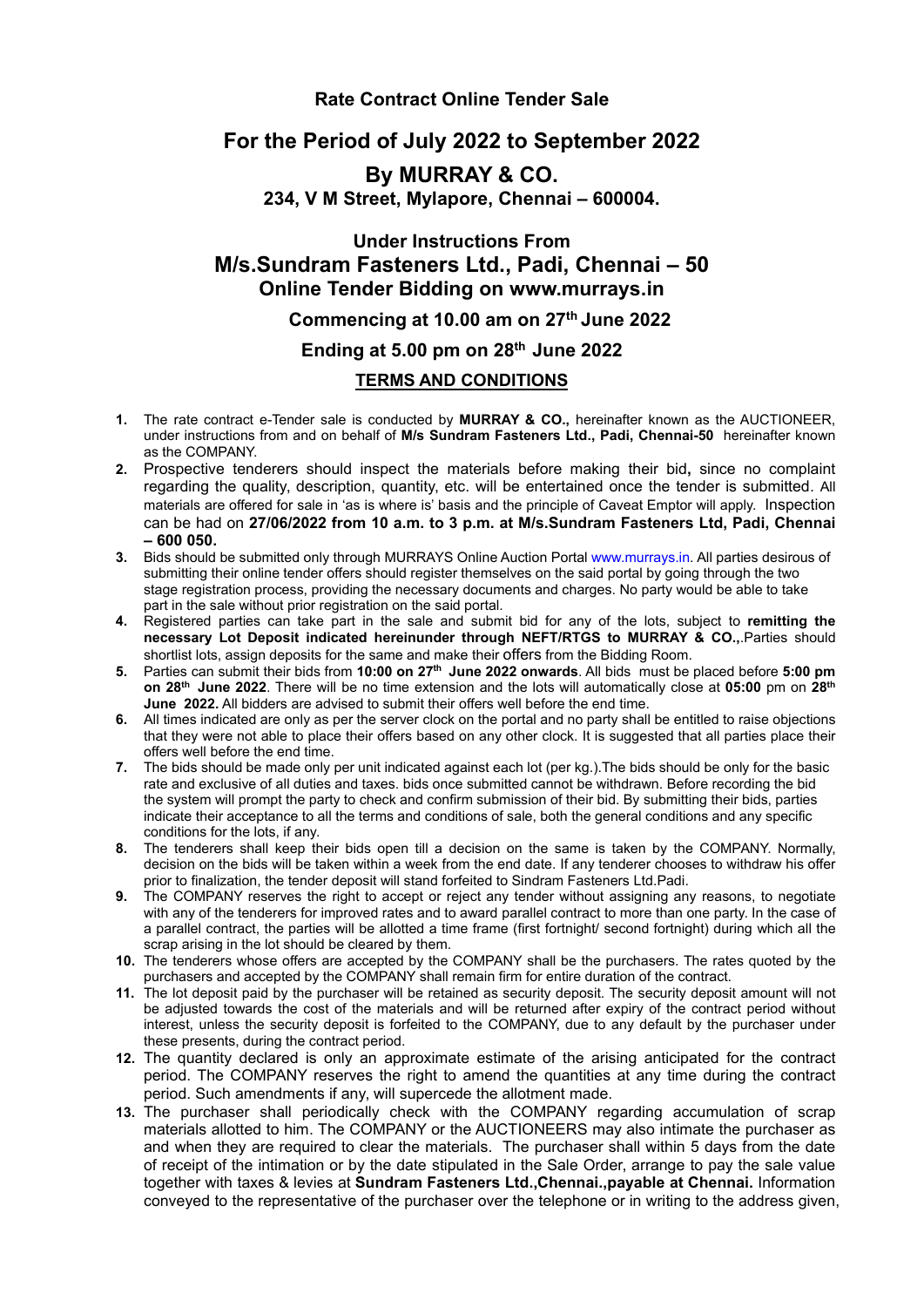shall be deemed as intimation given to the purchaser and no claim for non-receipt of sale order or otherwise shall be accepted as a reason for non-payment within the stipulated time. If the purchaser delays in making payment within the stipulated time, the COMPANY may at its discretion permit extension of time for payment, subject to the purchaser paying penal interest at the rate of 1% on value, per day of default along with the value and all levies.

- **14.** In addition to the balance sale value, GST, the purchaser shall also pay TCS at the applicable rate as provided under Sec.206 C of the Income Tax Act.
- **15.** Invoices will be raised by the COMPANY only in the name of the purchaser registered on the portal.Request for name change will not be considered Under any circumstances and no amendment/change of the name will be permitted after acceptance of the offers.
- 16. The rates of GST & TCS indicated, are applicable as on date. GST & TCS as applicable at the **time of delivery shall be payable extra, along with the sale value. including changes to GST system, shall be borne by the purchaser. The purchaser shall not be entitled to claim rebate or relief on the basic price, in the event of any changes in government taxes or levies.**
- **17.** The materials paid for as per the clauses above should be removed from the factory premises at ;the purchaser's own cost within 7 days from the date of intimation or within the date stipulated in the sale advice. If the purchaser fails to remove the materials within the time specified, the COMPANY may permit extension of time to clear the materials, subject to the purchaser paying ground rent at the rate of 1% on value, per day of default.
- **18.** The purchaser shall arrange for workmen at his own cost for loading the scrap materials on to the lorries. All tools required for loading such as shovels etc shall be brought by the purchaser. The vehicle should report for clearance before 8 a.m. and loading should be completed before 4 p.m. The purchaser, his workmen and transporters shall observe the rules and regulations of the COMPANY in regard to entry or exit from the COMPANY, safety, etc., All loadmen & labourers should wear only formals (Pant & shirt), safety shoes and gloves while entering the factory and working inside the factory.The purchaser shall provide all personal protective and safety equipments to the labourers engaged by him and shall not be entitled to claim the same from the COMPANY. The driver of the vehicle should have a valid license and the vehicle should have a valid PU certificate which has to be shown at the time of entering the factory premises. It is the responsibility of the purchaser to ensure that there is no spillage of materials within and outside the factory. Any such unavoidable spillage must be cleaned & the place kept tidy before leaving the factory.
- **19.** In case of any of the scrap materials need to be gas-cut before loading on to the vehicle, the purchaser shall obtain prior permission for the same from the COMPANY. All safety regulations of the COMPANY are to be adhered to while cutting the materials. All materials required for cutting and loading should be brought by the purchaser, after obtaining prior permission for the same
- **20.** The purchaser shall clear the entire accumulations of scrap as and when instructed by Sundram Fasteners Ltd., irrespective of the quantity. The COMPANY does not assure full lorry/ van loads of material at any point in time and the purchaser shall not be entitled to decline/ delay taking delivery on account of sufficient accumulation not being available.
- **21.** The purchaser shall periodically pay for and clear the entire accumulation of scrap allotted to him. Failure on the part of the purchaser to pay for and remove the materials as provided in the Clauses above, will result in the forfeiture of the SD, cancellation of the sale and the COMPANY may dispose the materials in any manner they may choose to, at the risk and expense of the defaulting purchaser. The defaulting purchaser will be liable for the loss, if any, incurred from such resale but shall not be entitled to profits, if any from such re-sale.
- **22.** The contract is liable to be terminated without notice in the event of any purchaser's workmen removing or attempting to remove any scrap materials other than those allotted to him or any scrap materials not covered by the contract or removing or attempting to remove any materials covered by the contract in excess of the quantity paid for.
- 23. The COMPANY will not be liable for any accident or injury to any of the purchaser's workmen or transport while in the COMPANY premises.Purchaser's workmen and transport shall observe the rules and regulations of the COMPANY in regard to entry or exit from the COMPANY, safety, etc.,
- **24.** The labourers of the purchaser representing him for clearance must possess Workmen compensation, ESI & PF, for the contract period. The relevant papers should be produced at the factory at the time of every clearance.
- **25.** The Purchaser should comply with all requirements of GST Act and Rules including E Way Bill requirements & any loss of GST and or interest , penalty, fines or any other sum that may become payable by M/s.Sundram Fasteners Ltd., on account of an act of any omission or commission or for any other reason by the purchaser on account of non compliance in GST Act/Rules including E Way Bill requirement has to be borne by purchaser only and M/s.Sundram Fasteners Ltd., to be indemnified in case of any loss to the company.
- 26. Scrap materials shall be deemed to be sold by the COMPANY and purchased by the purchaser under the contract once the amounts have been remitted to Sundram Fasteners Ltd., Padi. Materials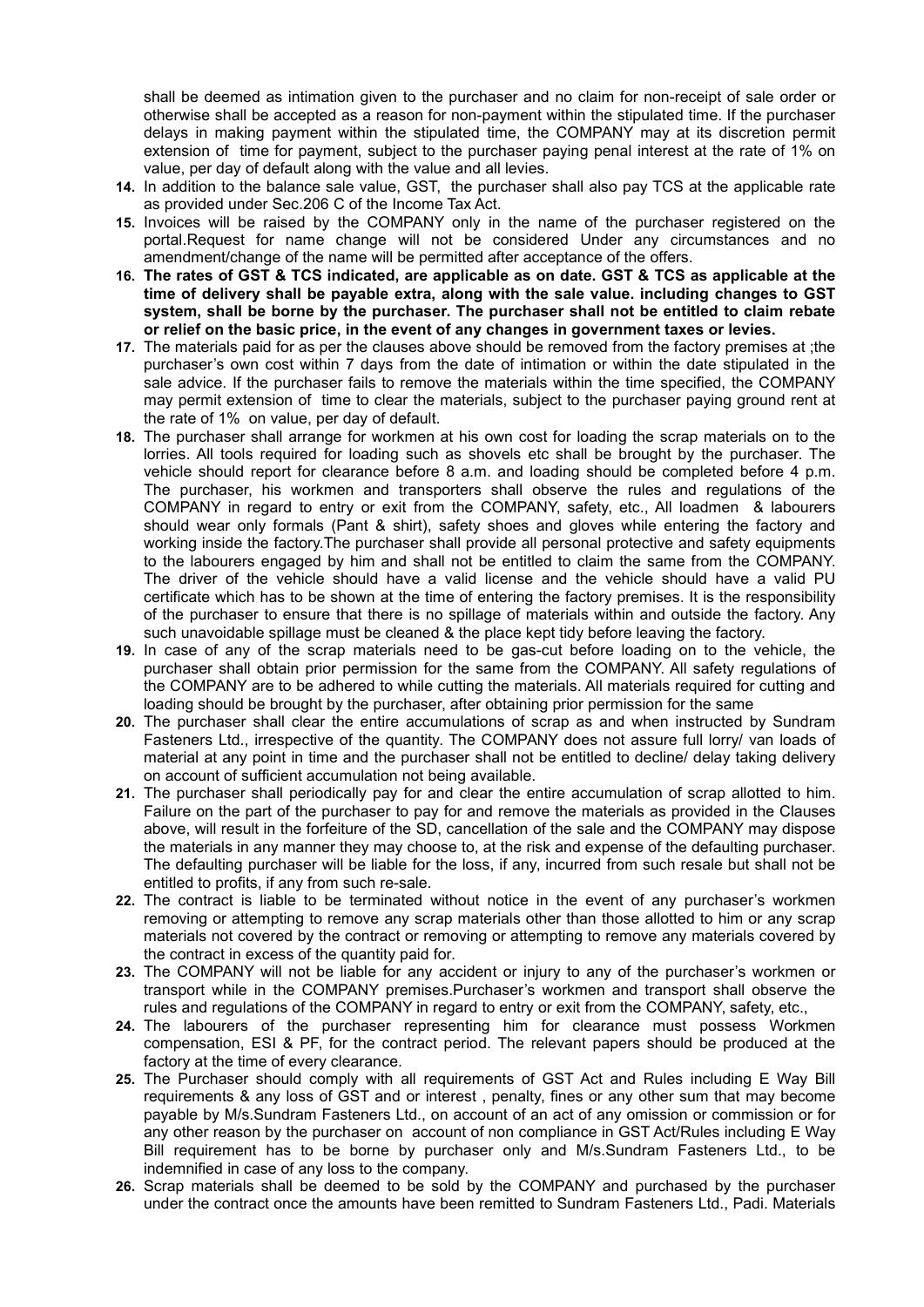once sold to the purchaser under this contract, if not removed at once shall be lying in the Company's premises at the risk of the purchaser and the COMPANY shall not be liable for any damage or loss by fire, floods, weather or theft etc.,

- 27. The purchaser will be held liable for damages or loss caused to the Company's building, property, materials or men by the purchasers' workmen or transport whether directly or indirectly.
- **28.** The decision of the COMPANY will be final and binding in all matters.
- **29.** For other Conditions contact MURRAY & CO., No.234, V M Street, Mylapore, Chennai-4.

| LISI UF MAI ERIALS |                        |                |                                                                                                                                                                              |                                      |                 |                 |                             |
|--------------------|------------------------|----------------|------------------------------------------------------------------------------------------------------------------------------------------------------------------------------|--------------------------------------|-----------------|-----------------|-----------------------------|
| <b>Sale</b><br>No  | <b>Reference</b><br>No | Lot $#$        | <b>Description</b>                                                                                                                                                           | App.<br>arising<br>for $3$<br>months | <b>GST</b><br>% | <b>TCS</b><br>% | <b>Lot Deposit</b><br>(Rs.) |
| 19727              | E054/22/S003           | $\mathbf 1$    | <b>MS Swarf Scrap</b>                                                                                                                                                        | 45000<br><b>Kgs</b>                  | 18              | $\mathbf 1$     | 50000/-                     |
| 19728              | E054/22/S003           | $\overline{2}$ | MS Scrap Coil End Bits                                                                                                                                                       | 25000<br><b>Kgs</b>                  | 18              | $\mathbf 1$     | 35000/-                     |
| 19729              | E054/22/S003           | 3              | <b>Steel Trimburr Scrap</b>                                                                                                                                                  | 300000<br><b>Kgs</b>                 | 18              | 1               | 375000/-                    |
| 19730              | E054/22/S003           | 4              | Steel Scrap - HNF Slug                                                                                                                                                       | 500000<br><b>Kgs</b>                 | 18              | 1               | 650000/-                    |
| 19731              | E054/22/S003           | 5              | <b>Scrapped MS Heavy Melting</b><br>Production Bolts & Nuts (will be<br>sold only to actual melters.)                                                                        | 200000<br><b>Kgs</b>                 | 18              | 1               | 250000/-                    |
| 19732              | E054/22/S003           | 6              | MS Scrap Binding Wire Hoop<br><b>Iron</b>                                                                                                                                    | 15000<br><b>Kgs</b>                  | 18              | 1               | 15000/-                     |
| 19733              | E054/22/S003           | $\overline{7}$ | Fire Wood Scrap                                                                                                                                                              | 10000<br><b>Kgs</b>                  | 5               |                 | 2500/-                      |
| 19734              | E054/22/S003           | 8              | MS Machinery Scrap Items (No<br>Segregation)                                                                                                                                 | 20000<br><b>Kgs</b>                  | 18              | $\mathbf{1}$    | 27000/-                     |
| 19735              | E054/22/S003           | 9              | Scrapped Condemned Plastic &<br><b>PVC Items</b>                                                                                                                             | 1500<br>Kgs                          | 5               |                 | 2500/-                      |
| 19736              | E054/22/S003           | 10             | Used & Empty Edible Oil Tins                                                                                                                                                 | 300<br><b>Nos</b>                    | 18              |                 | 1000/-                      |
| 19737              | E054/22/S003           | 11             | <b>Scrapped Oxidized Steel</b><br>(Scales)                                                                                                                                   | 20000<br><b>Kgs</b>                  | 18              | 1               | 1500/-                      |
| 19738              | E054/22/S003           | 12             | Scrapped 20/30 Ltrs. Capacity<br>Carbuoys (for sale only to Tamil<br><b>Nadu Pollution Control Board</b><br>authorized re-processors of<br>used barrels.)                    | 700<br><b>Nos</b>                    | 18              |                 | 2000/-                      |
| 19739              | E054/22/S003           | 13             | Scrapped Empty MS Barrels 205<br>Ltrs. Capacity (for sale only to<br><b>Tamil Nadu Pollution Control</b><br>Board authorized re-<br>processors of used barrels.)             | 200<br><b>Nos</b>                    | 18              |                 | 4000/-                      |
| 19740              | E054/22/S003           | 14             | <b>Scrapped Empty Plastic Barrels</b><br>205 Ltrs. Capacity (for sale only<br>to Tamil Nadu Pollution<br><b>Control Board authorized re-</b><br>processors of used barrels.) | 75<br><b>Nos</b>                     | 5               |                 | 1500/-                      |
| 19741              | E054/22/S003           | 15             | Scrapped MS Tote Box                                                                                                                                                         | 75<br>Nos                            | 18              |                 | 1000/-                      |

## **LIST OF MATERIALS**